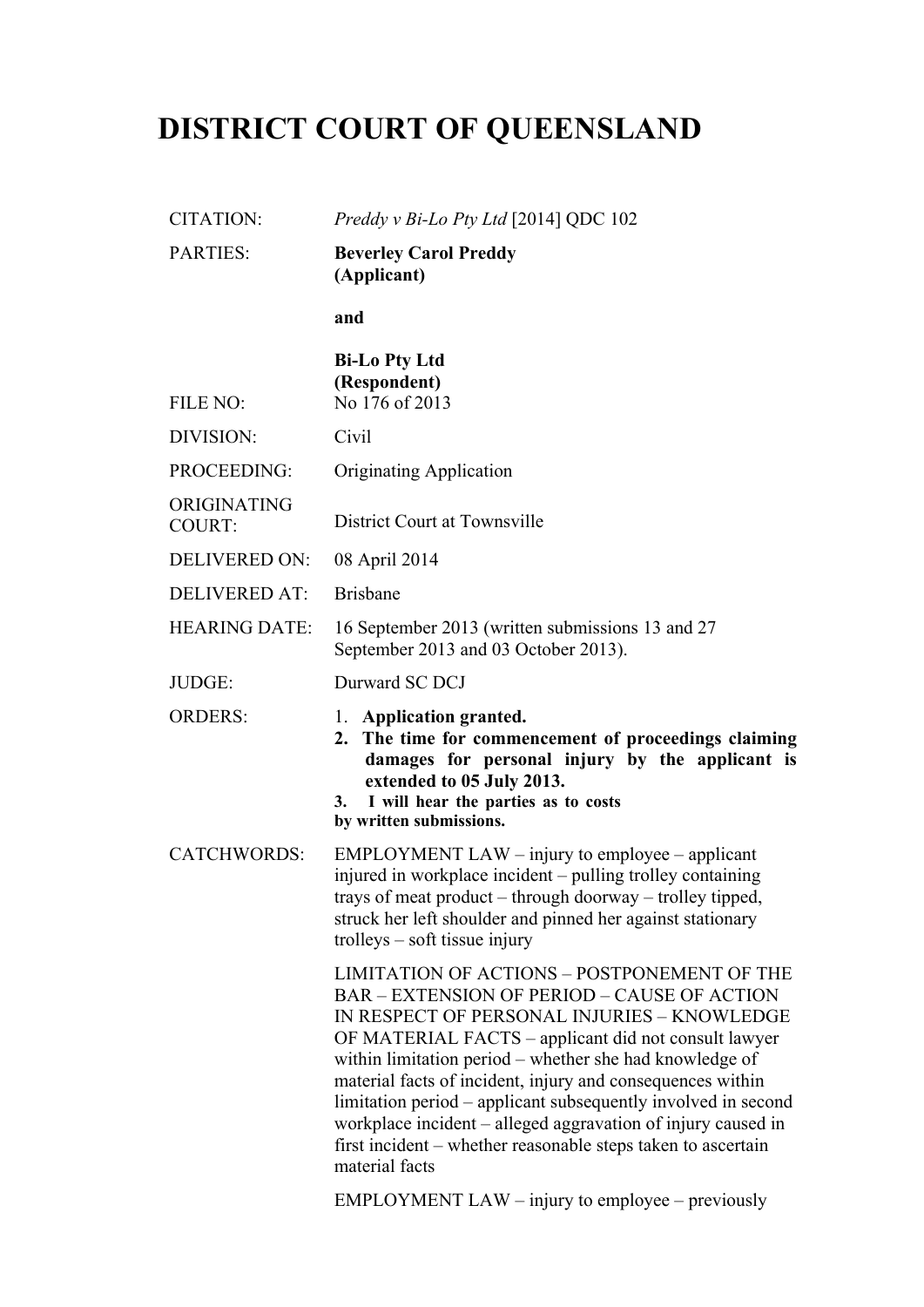|                     | undisclosed other injury $-$ back injury caused by a fall not<br>related to workplace – whether non-disclosure prejudicial to<br>respondent                                                                                                                                                                                                                                                                                                                                                 |
|---------------------|---------------------------------------------------------------------------------------------------------------------------------------------------------------------------------------------------------------------------------------------------------------------------------------------------------------------------------------------------------------------------------------------------------------------------------------------------------------------------------------------|
| <b>LEGISLATION:</b> | <i>Limitation of Actions Act 1974</i> sections 30 (1) and 31 (2).                                                                                                                                                                                                                                                                                                                                                                                                                           |
| CASES:              | Moriarty v Sunbeam Corporation Ltd [1998] 2 QdR 325;<br>Eldridge v Coles Myer Group Limited [2012] QSC 39;<br>Queensland v Stephenson [2006] 227 ALR 17; Byers v<br>Capricorn Coal Management Pty Ltd [1990] 2 QdR 306;<br>Thompson v EP World Australia [2011] QSC 406; $NFv$<br>Queensland [2005] QCA 110; Healy v Femdale [1993] QCA<br>210; Stanley-Clarke v Boyle [2013] QCA 75; Wood v Glaxo<br>Australia Pty Ltd [1994] 2 QdR 431; Fuller v Bunnings<br>Group Limited [2007] QCA 216 |
| <b>COUNSEL:</b>     | Ms B Keegan for the Applicant                                                                                                                                                                                                                                                                                                                                                                                                                                                               |
|                     | MJ Liddy for the Respondent                                                                                                                                                                                                                                                                                                                                                                                                                                                                 |
| <b>SOLICITORS:</b>  | Maurice Blackburn Lawyers for the Applicant                                                                                                                                                                                                                                                                                                                                                                                                                                                 |
|                     | Minter Ellison Solicitors for the Respondent                                                                                                                                                                                                                                                                                                                                                                                                                                                |

[1] The applicant Beverley Carol Preddy was employed by the respondent at its supermarket store in Townsville as a meat packer. She suffered injury in two separate workplace incidents in 2007 and 2011.

## **The workplace incidents**

- [2] The applicant was injured in a workplace incident on 06 May 2011 ("the second incident") when unloading 10 to 15 boxes of chickens, each weighing between two and ten kilograms, from a pallet onto a flat top trolley so that they could then be placed into a display case. The job required, firstly lifting the product from a low to a high position; and secondly lifting the product from a high to a low position. The applicant's left shoulder began to ache and became worse during the day.
- [3] The second incident has been characterised as having caused an 'aggravation' of a previous injury suffered in a workplace incident on 01 June 2007 ("the first incident"), when the applicant pulled a trolley of meat products, situated on 13 levels of trays - each weighing about 14 to 20 kilograms and containing 4 to 5, 3.5 to 4 kilogram pork leg roasts - through a doorway. The applicant was pulling at one side of the trolley when the wheels hit a brass floor strip in the doorway opening. The trolley tipped over and pinned her against other stationary trolleys. They had to be lifted off to free her. The trolley had struck her left shoulder and she suffered a soft tissue injury.

#### **The application**

[4] The applicant filed an application for the period of limitation for the commencement of the proceeding to be extended pursuant to s.31 of the *Limitation of Actions Act 1974* ("the Act"), with respect to the first incident.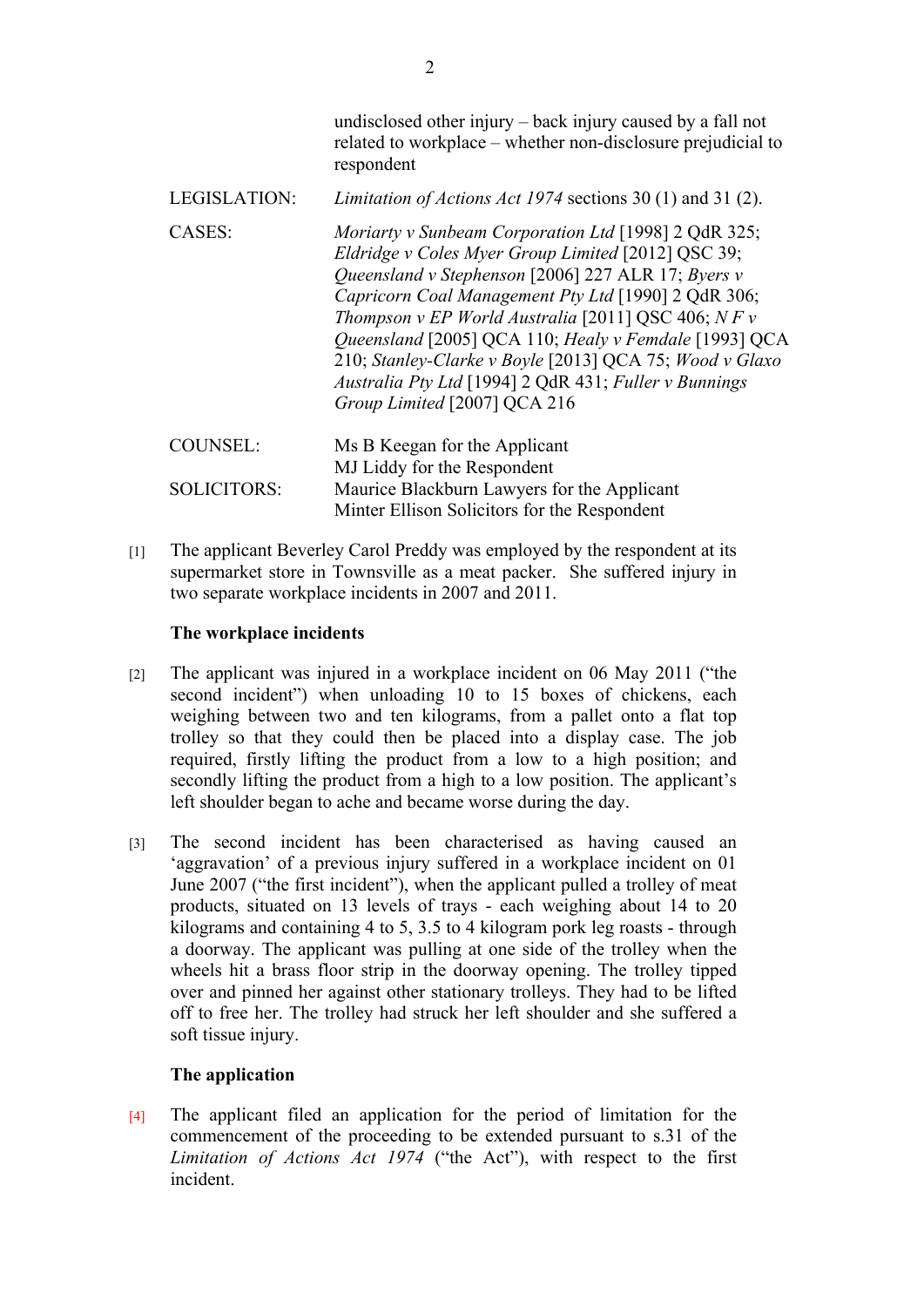#### **Chronology: 2007 to 2011**

- **01 June 2007 First incident.** Reported and an application for worker's compensation was made.
- 02 June 2007 Attendance on the respondent's general practitioner. Applicant placed on light duties.
- During 2008 Claim closed but later reopened when the applicant complained of increased left shoulder pain. Treatment with physiotherapy and Panadeine Forte followed.
- 18 November 2008 Assessment by Dr Halliday, orthopaedic physician.
- 28 April 2009 Assessment by Ms Nicholls, occupational therapist. Applicant was able to resume meat packer duties.
- 19 June 2009 Discharge from physiotherapy by Ms Lanksy who noted "pain persisting but slowing improving … I do not feel any further intervention would be of benefit  $\cdots$
- During 2009 Applicant continued a home exercise programme.
- 20 July 2009 Review by Dr Low: he expressed the view that there had been maximum medical improvement, no permanent impairment, recommended self management and a return to full work duties.
- 10 August 2009 Dr Gibberd, orthopaedic physician, diagnosed left shoulder joint tendinopathy that was not attributable to the first incident, which may have exacerbated a constitutional condition but not caused it. He said that the condition was stable and assessed impairment at 0 per cent. He proposed treatment with analgesic and a very rapid "return to work" programme.
- August 2009 Assessment by North Queensland Therapy Solutions.
- 21 August 2009 Worker's Compensation claim ceased. Notice of Assessment at nil permanent impairment issued. The applicant returned to normal meat packing duties.
- **06 May 2011 Second incident.** Further WorkCover application lodged. Attendance on the respondent's general practitioner and referred to physiotherapy.
- 23 June 2011 Dr Ness, orthopaedic surgeon, diagnosed an exacerbation of a pre-existing rotator cuff tendinopathy condition in the left shoulder which was symptomatic for four years prior to 06 May 2011. He said that the work related exacerbation had ceased and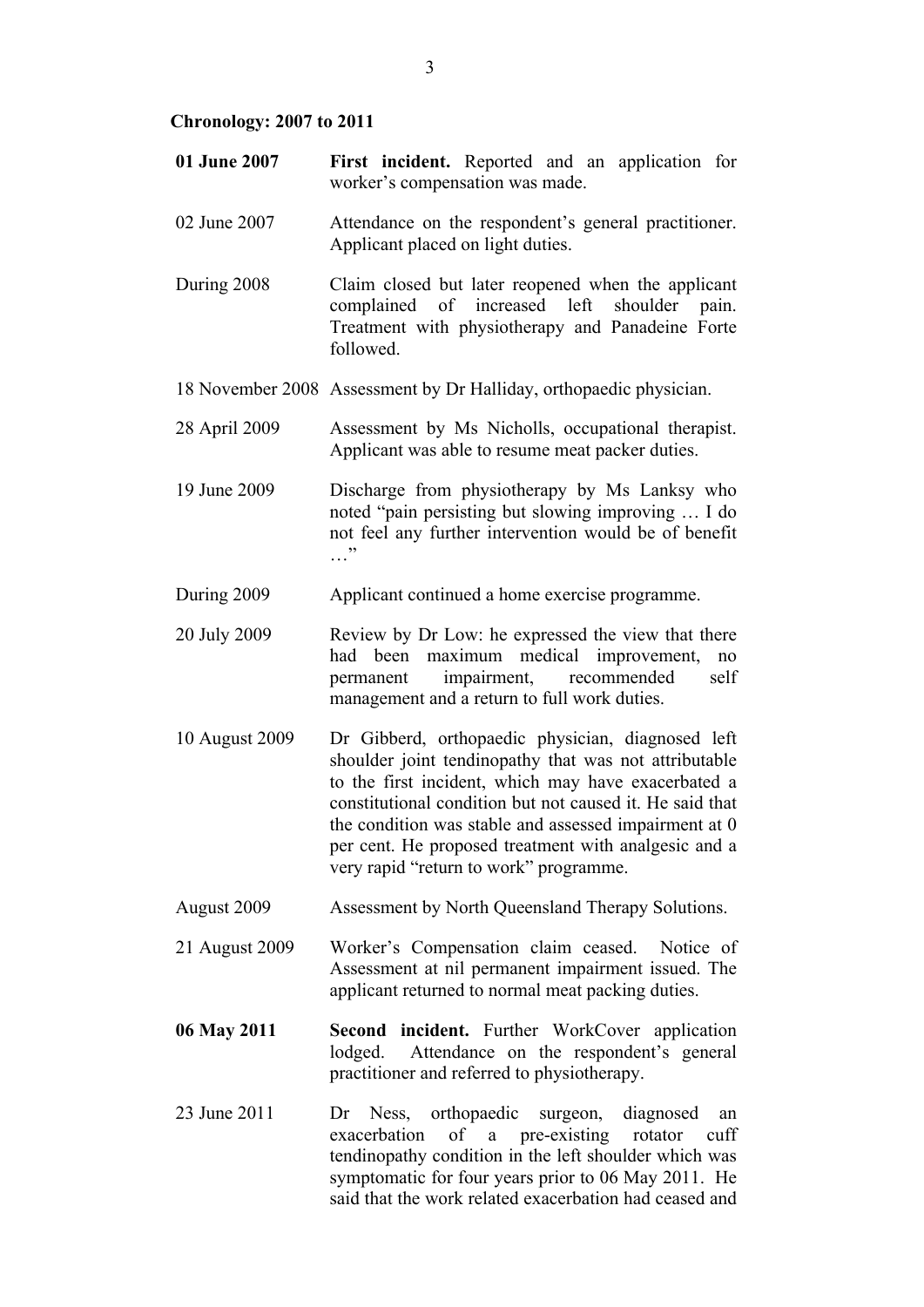|                |          | that further exacerbations or possible aggravations of<br>that underlying condition would likely occur if there<br>was a return to meat packer duties. |
|----------------|----------|--------------------------------------------------------------------------------------------------------------------------------------------------------|
| Post-June 2011 |          | Applicant returned to work in the general merchandise<br>department.                                                                                   |
| 24 August 2011 |          | Applicant attended upon lawyers.                                                                                                                       |
| 29<br>2011     | November | Lawyers recommended commencement of a common<br>law claim.                                                                                             |
| 13<br>2012     |          | December Notice of Assessment made.                                                                                                                    |
| 14<br>2012     | December | Lawyers were instructed to commence a common law<br>claim for damages.                                                                                 |
| 23 April 2013  |          | Notice of claim served on the respondent.                                                                                                              |
| 30 April 2013  |          | The respondent accepted the Notice of Claim, save for<br>the issue of the limitation period.                                                           |

# **The Statutory Provisions**

[5] The relevant statutory provisions are sections  $30(1)$  (a) (iii) and (iv) and (b)  $(i)$  and  $(ii)$ ; and  $31(2)$  of the Act.

#### *"30 Interpretation*

- *(1) For the purposes of this section and section 31, 32, 33 and 34 –*
	- *(a) The material facts relating to a right of action include the following -*

*………*

*……….*

- *(iii) The fact that the negligence, trespass, nuisance or breach of duty causes personal injuries;*
- *(iv) The nature and extent of the personal injuries so caused.*

*(b) Material facts relating to a right of action are of a decisive character if, but only if, a reasonable person knowing those facts and having taken the appropriate advice on those facts, would regard those facts as showing –*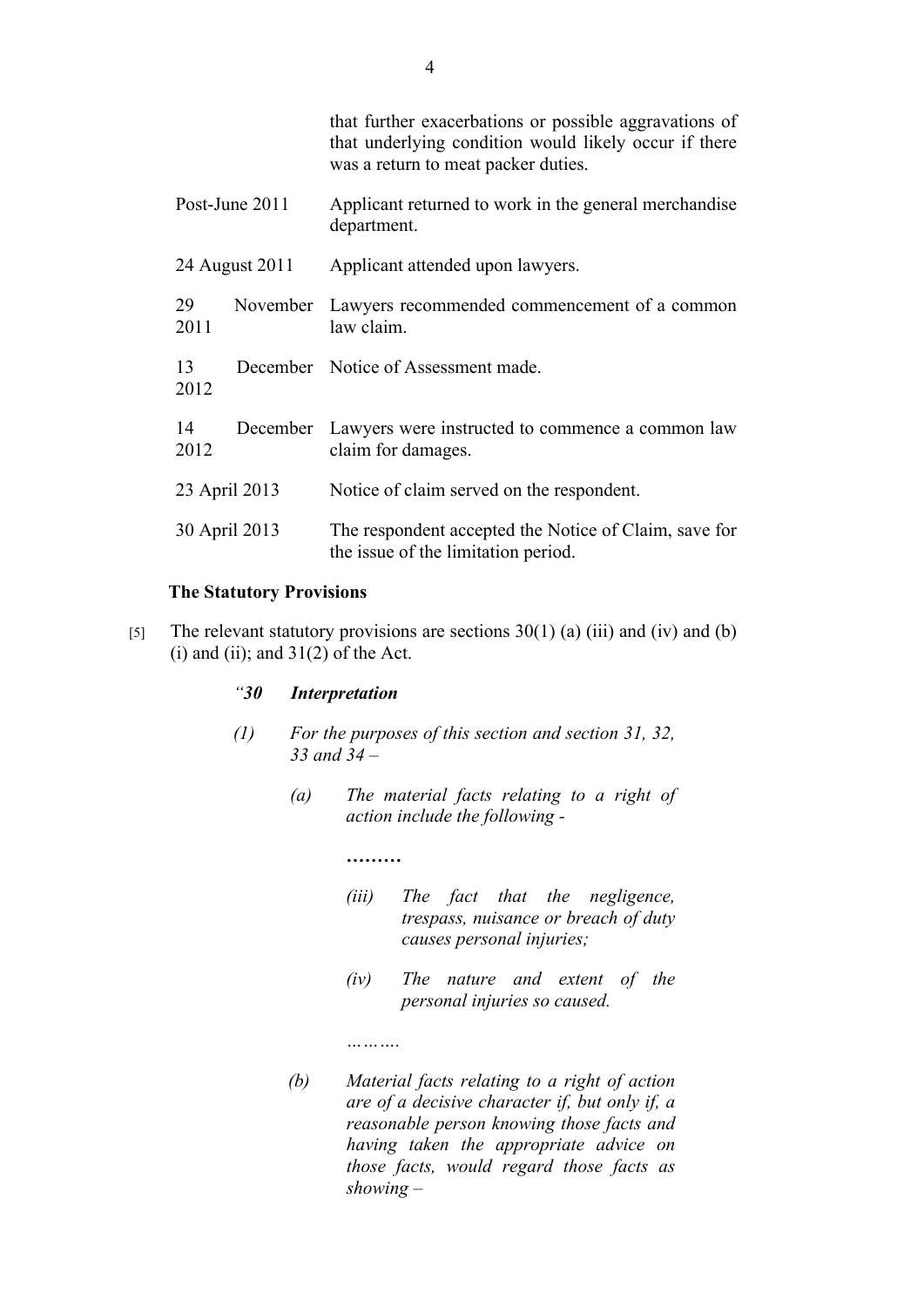- *(i) That an action on the right of action would (apart from the effect of the expiration of a period of limitation) have a reasonable prospect of success and of resulting in an award of damages sufficient to justify the bringing of an action on the right of action; and*
- *(ii) That the person whose means of knowledge is in question ought in the person's own interest and taking the person's circumstances into account to bring an action on the right of action;*
- *(c) A fact is not within the means of knowledge of a person at a particular time if, but only if -*

*(i) The person does not know the fact at that time; and*

- *(ii) As far as the fact is able to be found out by the person – the person has taken all reasonable steps to find out the fact before that time.*
- *(2) In this section*

*Appropriate advice, in relation to facts, means the advice of competent persons qualified in their respective fields to advise on the medical, legal and other aspects of the facts."*

#### *"31 Ordinary Actions*

*……..*

- *(2) Where on application to a court by a person claiming to have a right of action to which this section applies, it appears to the court -*
	- *(a) That a material fact of the decisive character relating to the right of action was not within the means of knowledge of the applicant until a date after the commencement of the year last preceding the expiration of the period of limitation for the action; and*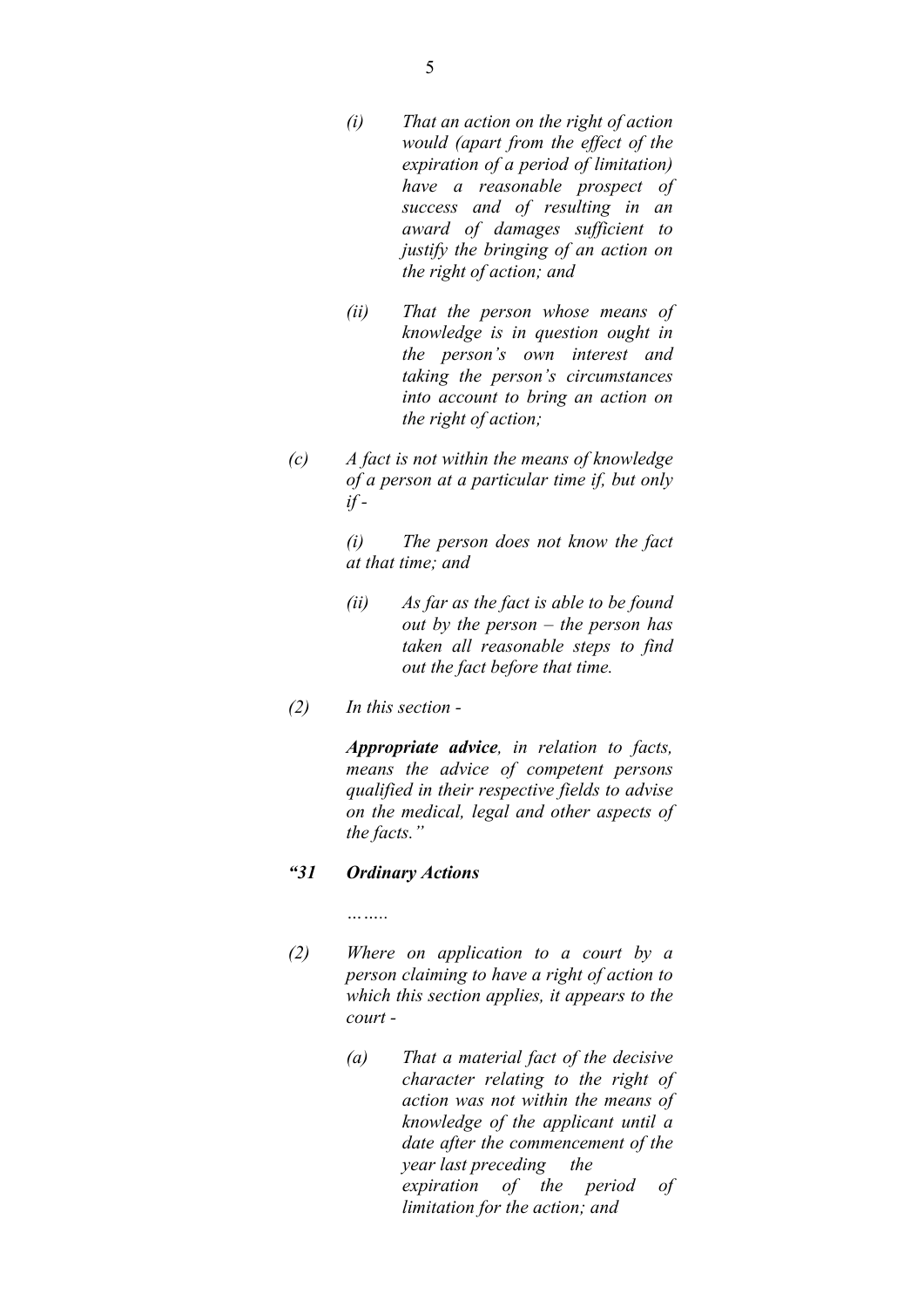*(b) That there was evidence to establish the right of action apart from a defence founded on the expiration of a period of limitation;*

*The court may order that the period of limitation for the action be extended so that it expires at the end of 1 year after that date and thereupon, for the purposes of the action brought by the applicant in that court, the period of limitation is extended accordingly."*

# **Onus of proof**

- [6] It is for the applicant to establish that the material fact would not have been discoverable prior to the critical date: *Stanley-Clarke v Boyle* [2013] QCA 75.
- [7] The extent to which an applicant must 'show a case' in a hearing of this nature is discussed in *Wood v Glaxo Australia Pty Ltd* [1994] 2 QdR 431. On a proceeding such as this the court is not required to conclude upon an applicant's prospects of success at trial. Macrossan CJ, at p 434 wrote:

*"… the extent to which an applicant must show a case on the hearing of the application to extend time or frequently depend on the impression on the judge's mind of the material which the applicant presents or the existence of which he demonstrates or points to. It is nevertheless recognised as wrong to place potential plaintiffs in anything like a situation where they must on the probabilities show that it is likely they will succeed in their actions."*

# **The Applicant's contentions**

- [8] The applicant contended that:
	- (a) the second incident was the catalyst for the report of Dr Ness and that report enlivened s 31(2) of the Act;
	- (b) she had continued to work as a meat packer, albeit having some pain and discomfort, after the first incident when the medical opinion was that the injury could be managed conservatively and that she was fit to return to work on normal duties;
	- (c) the report of Dr Ness opined that she was likely to suffer "further exacerbations or possible aggravation" of her underlying rotator cuff tendinopathy condition if she continued to work as a meat packer;
	- (d) the respondent thence moved her to another work role;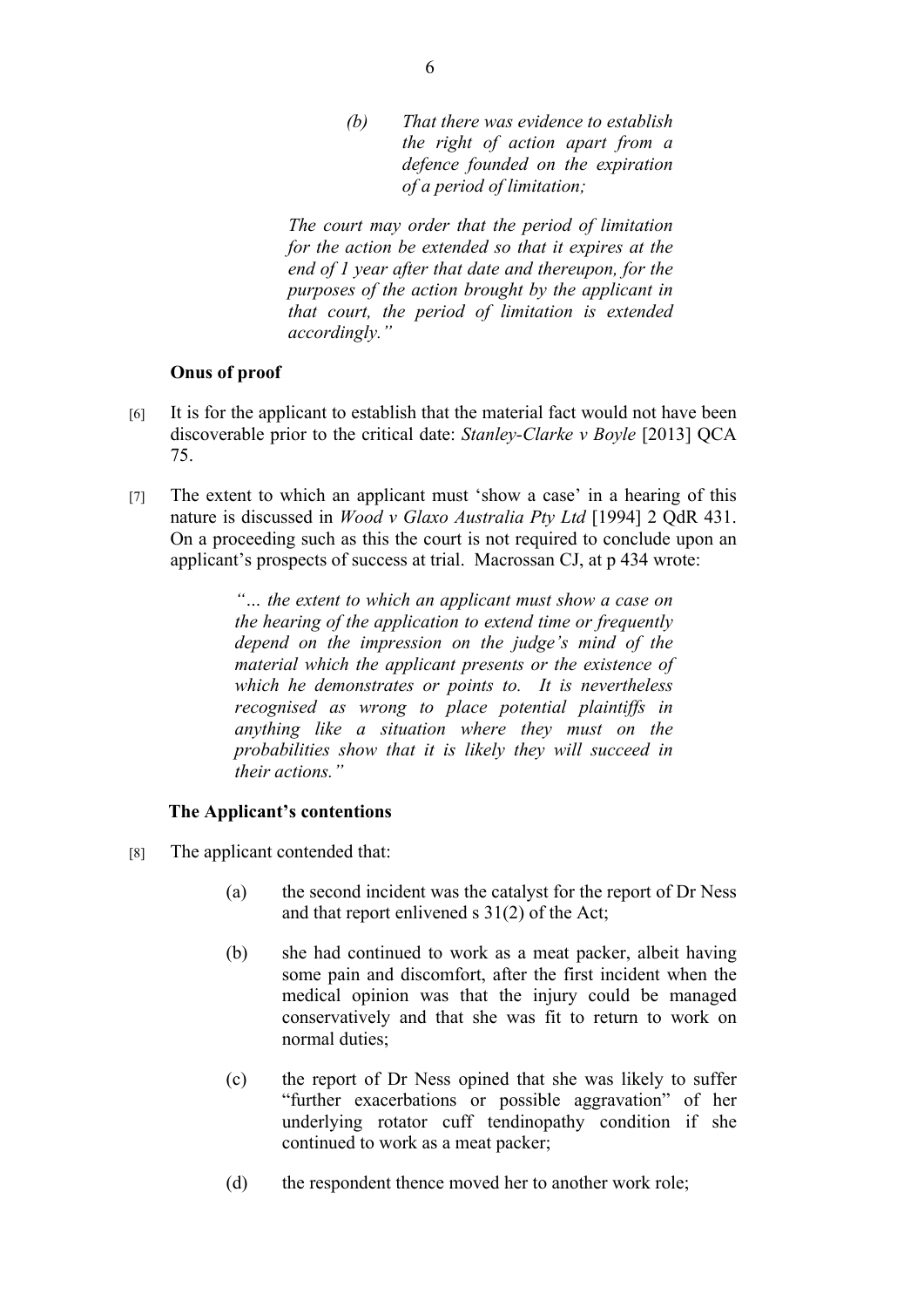- (e) the report of Dr Ness had established for the first time that the first incident was caused by the negligence or breach of duty of the respondent, in terms of s 30(1)(a) of the Act; and
- (f) acting upon the report of Dr Ness, she had taken appropriate action and that the requirements of s  $31(1)(b)$  were thereby met.

## **The respondent's contentions**

- [9] The respondent contended that:
	- (a) the applicant did not act reasonably by not seeing a solicitor within the limitation period, having knowledge of the fact of the first incident and that the injury had very serious consequences: that is, she knew her injury adversely affected her employability;
	- (b) subsequent "material" facts merely confirmed what the applicant already knew but did not pursue with reasonable enquiry and were not of a "decisive character":
	- (c) on the applicant's pleadings the claim is predicated on a soft tissue injury pursuant to section  $30(1)(2)(iv)$  of the Act only;
	- (d) the legal advice she received implied that the nature of the first incident and the injurious consequences were – but for the limitation period – sufficient to commence a claim; and
	- (e) her condition is little changed from the relevant point in time in late 2008 when all material facts of a decisive character within her means of knowledge.

# **Potential prejudice to respondent**

- [10] The respondent asserts that it is potentially prejudiced by reason of the applicant's previously non-disclosed back condition: *Fuller v Bunnings Group Limited* [2007] QCA 216.
- [11] However, the respondent's reliance on Fuller is misconceived. That is a quite different case. The further injuries involve the same shoulder, the subject of the initial claim. Here the sciatica is a condition that is distinct and separate to the applicant's left shoulder condition. There is no evidence that the sciatica would have of itself impacted on the applicant's capacity to continue to work as a meat packer; nor is there evidence that in some way a combination of injuries, one not previously disclosed, now impacts on the applicant's capacity to work in that role. I do not see any basis for a claim by the respondent that it is in some way prejudiced by the non-disclosure. There is no necessity in determining liability in this claim for a "teasing-out" or dissection of the two conditions. In my view the assertion by the respondent that it is now prejudiced is without substance.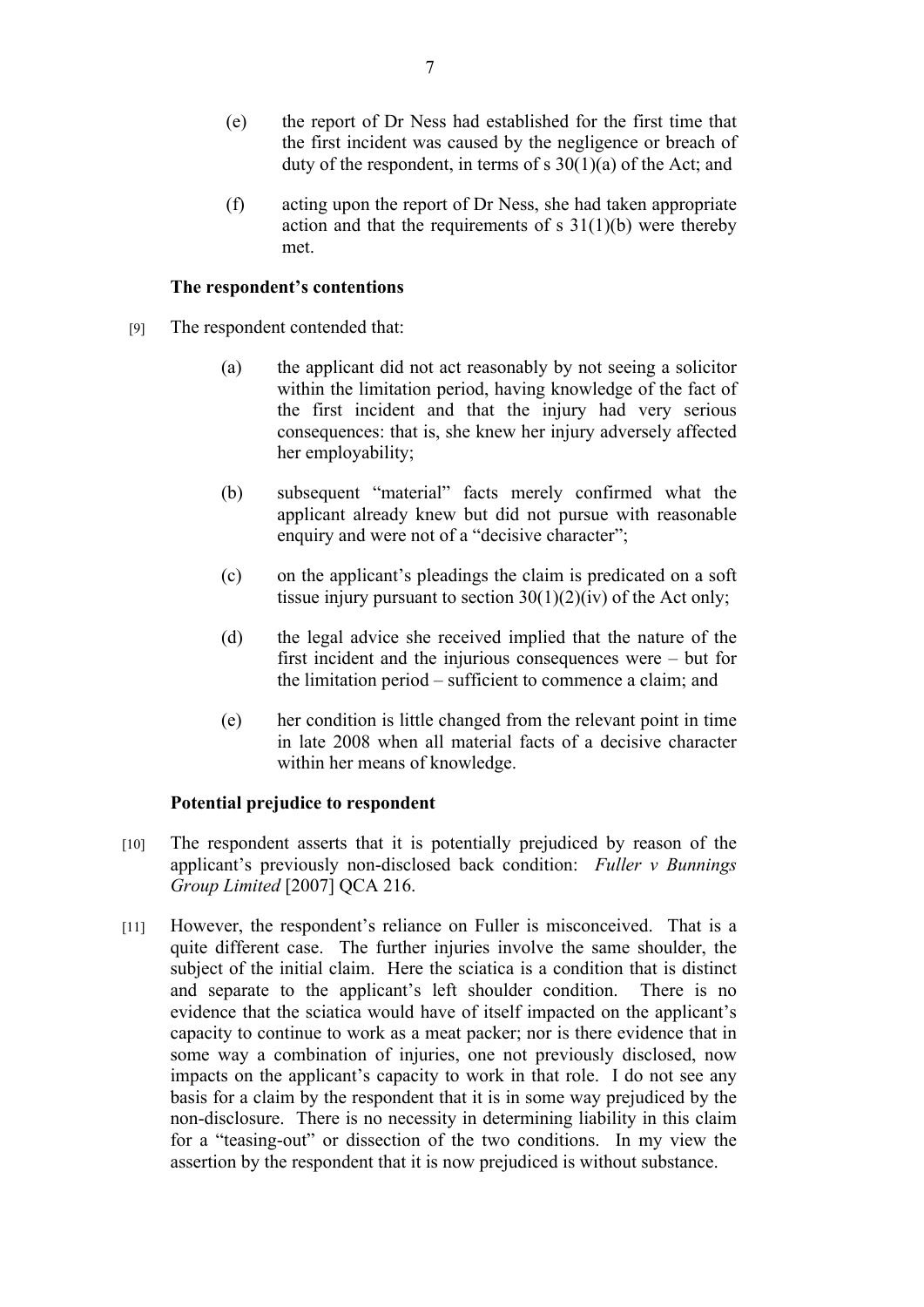# **The affidavit and oral evidence of the applicant and the solicitor's file note**

- [12] Following the first injury, the applicant made a workers' compensation claim, which was subsequently opened and closed several times. She continued working on light duties and initially experienced some pain "*every now and then*". She reported the occasions when she experienced pain, "which settled down somewhat in the period after "*she consulted Dr Low in about 2007. By about November 2008 she was having weekly physiotherapy and taking panadeine forte medication to relieve the pain in her shoulder. She was not in constant severe pain but there was a dull ache in the shoulder 'the majority of the time'"*.
- [13] She deposed that she believed on advice from Dr Halliday that she had an excellent prognosis and surgical intervention as a last resort was a very slim likelihood.
- [14] The applicant deposed that in the entire period between the injury on 1 June 2007 and 6 May 2011, "*the pain in my left shoulder region was only ever intermittent and did not prohibit my ability to continue working in my normal duties. The injury on 6 May 2011, however, greatly aggravated the pain in my left shoulder and the pain has since not gone away*".
- [15] She deposed that during the period after the first incident she would experience severe pain every month or so and at times requested lighter duties at work. In the period between the first incident and the second incident, she took occasional days off work due to intermittent pain.
- [16] The applicant deposed that she was currently earning the same income as she would have, had she continued working as a meat packer, but was concerned that her employer would either not keep her engaged in the new work role or that the injury might prevent her from continuing to work.
- [17] So far as daily domestic tasks were concerned, she deposed the following:

*"I feel that the pain in my left shoulder region is greatly aggravated by performing tasks such as mopping, sweeping and vacuuming. I also feel pain with above and below shoulder level work, and feel that I have to protect my left arm and therefore will over-compensate with my right arm whenever I am required to lift anything more than about 5 kgs."*

*and* 

*"I am able to do household chores and perform some work around the yard, however I have increased pain with certain duties and have to break these up. I feel quite a lot of pain when I am hanging out the washing and mowing the lawn. When I do these duties, I am in great pain that evening and the following day."*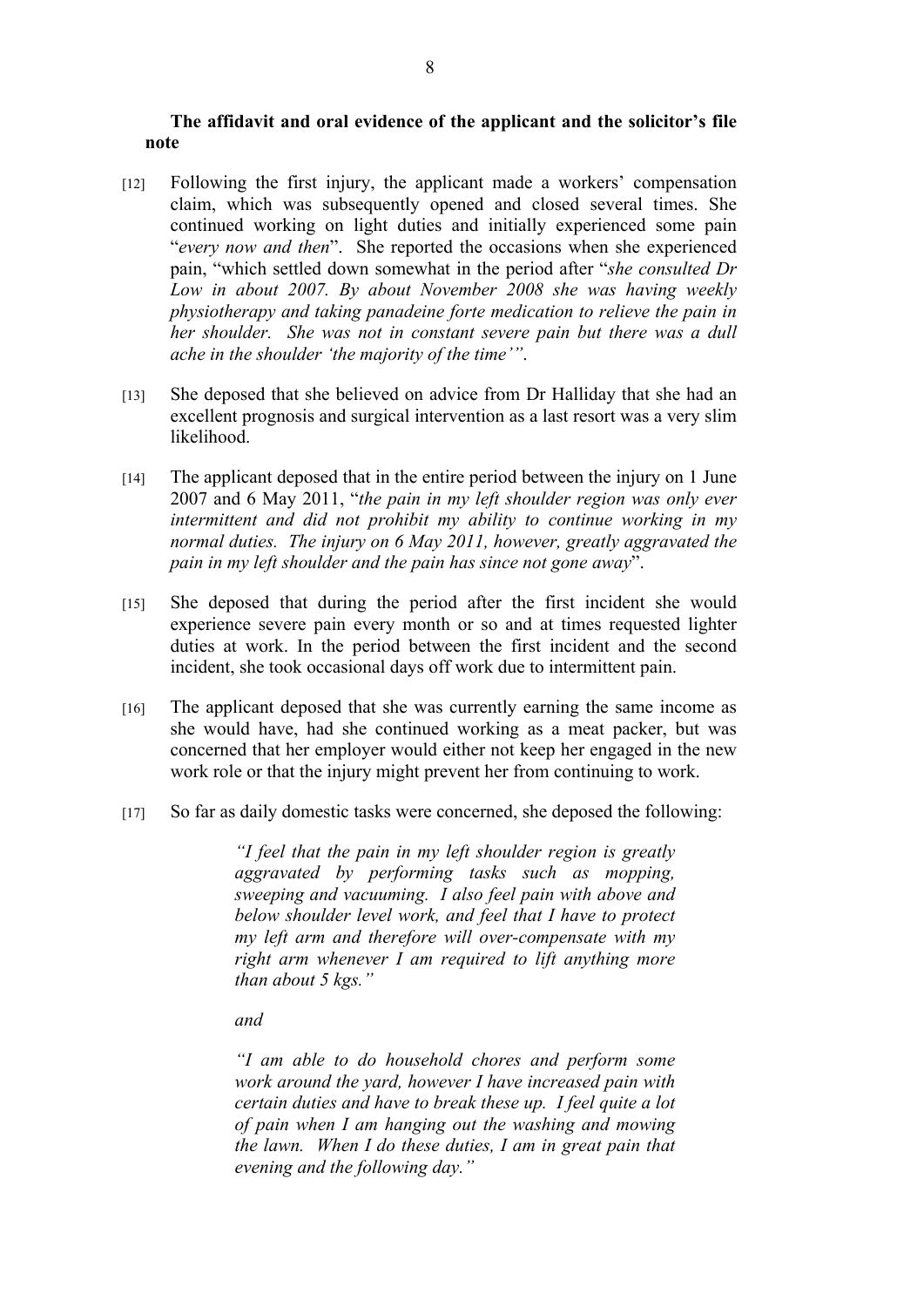- [18] The applicant gave evidence on the hearing of the application. She relied on her affidavit filed in the proceeding. In cross-examination she agreed that she had always constantly felt pain in her left shoulder since the first incident and had taken pain relief after that - including panadeine forte, one to five tablets per days continuously, when the pain flared up.
- [19] She agreed the injury caused pain and interfered with things she was able to do. She gave several examples: she could hang out the washing but had to be careful not to hold her arm up for too long; she would sometimes hang washing on a clotheshorse and put that under a fan, but sheets and towels and the like would go over the clothesline, she did that because she was conscious of her injury and did not want to exacerbate the pain.
- [20] From the time of the first incident she agreed that any work requiring her left arm to be lifted up high would later cause her pain, even though she could do the work. She would then have to take increased pain relief.
- [21] With respect to mowing the grass, prior to the first incident she mowed the grass herself but had not done so since that time: the use of the motor mower, the vibration and the angle from which it was pushed, caused an inflammation of pain and she would be required to take pain relief. Similarly, she was able to use a whipper snipper prior to the first incident, but not since then. The pain that followed use of that tool had required stronger pain killers.
- [22] She said that her sleep had been interrupted since the first incident on occasions perhaps three times a week or sometimes more now. When the pain caused her to wake up she would take pain relief.
- [23] She would do some lifting below the level of her shoulder if the item was not heavy and would use her dominant right arm more. She favoured her dominant right arm because it would minimise pain and inconvenience. It was the movement of the arm above the level of her shoulder that was restricted.
- [24] She had engaged in recreational activities such as fishing, crabbing and playing pool before the first incident. However, she cannot now participate in those activities.
- [25] She said she had pain every day. She needed to work (and earn an income). She agreed that she had not wanted to make a complaint at work for fear that a complaint might affect her prospects of continued employment. That was a reason why she initially did not consult a lawyer. She had been worried about losing her job from soon after the first incident.
- $[26]$  The applicant said she had other health issues, including hepatitis C (but that did not affect her day to day life) and sciatica (which was diagnosed years ago, in about 1998, and came and went and had been treated with anti-inflammatory tablets).
- [27] The applicant was cross-examined with respect to the second incident. She described the sciatica as "pins and needles" in her legs. However, she had a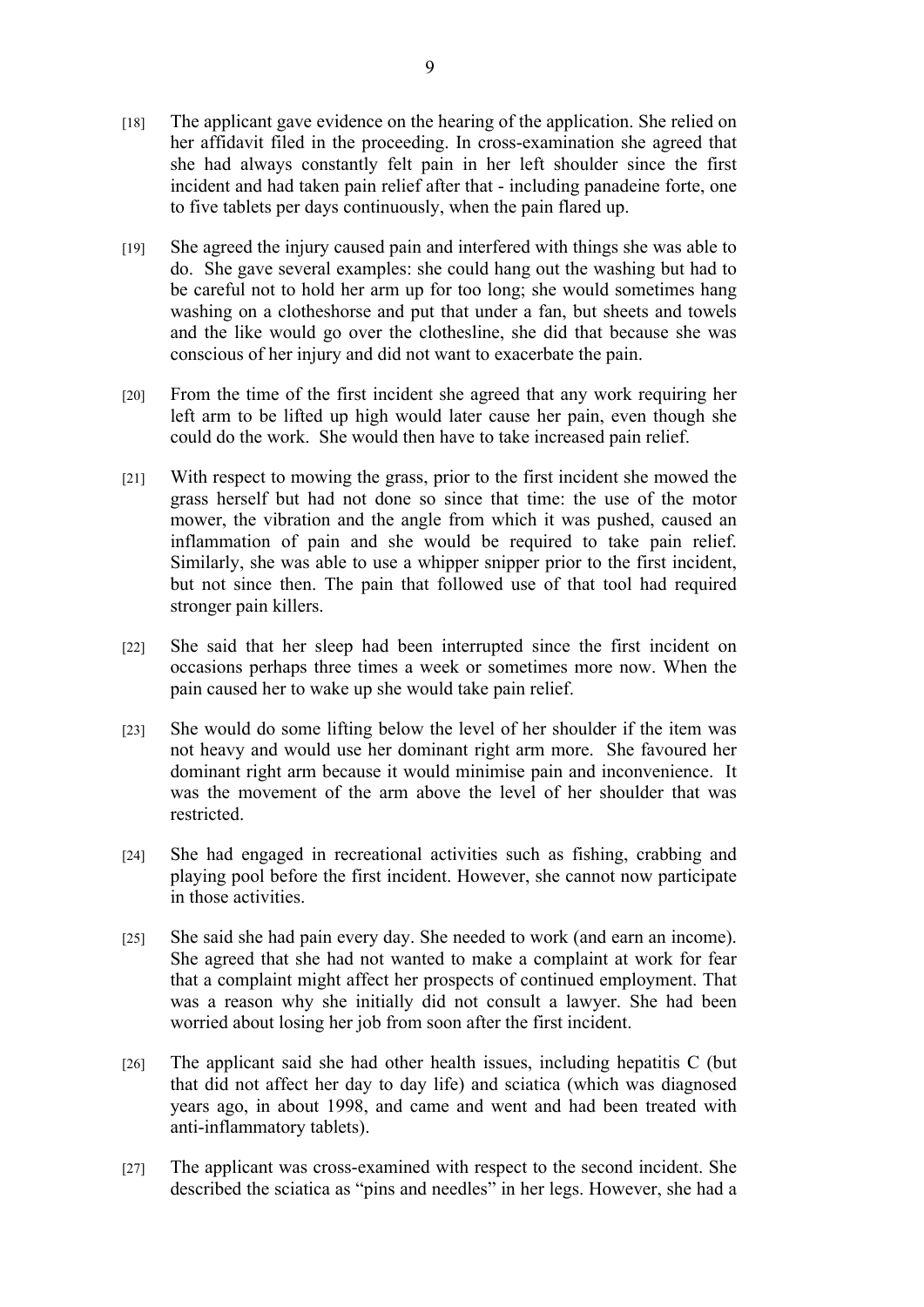lumbo-sacral CT scan in about January 2012. She agreed that at that time the condition flared up every now and then. She had left buttock pain which was related to a fall, which had some time afterwards started the tingling in her legs. She managed the back pain but did not tell her lawyers about that condition.

- [28] She agreed that WorkCover paid for the cost of treatment from time to time and that when advice was given to her employer that she should be allocated restricted duties, she was allocated and performed those restricted duties.
- [29] In re-examination the applicant said that she had more pain after the second incident than prior to its occurrence. She was now more restricted in what she was able to do. Her interrupted sleep was worse after the second incident because she was experiencing more ongoing pain. The restrictions on her domestic tasks remained.
- [30] After the second incident, she described her capacity to lift items at work in this way: the difference was "*… a lot like I couldn't lift anything heavy, it would have hurt again … when there's any heavy boxes now … I get one of the boys to come and do it for me …*". She was asked if there was a difference between the impact of the pain on her recreational activities before and after the second incident, and she replied that *"… well, the pain was at bay before the second incident. I could still do a lot of things … fishing, crabbing, playing pool, playing cricket with the kids … I was fine before … [but] can't do that now."*
- [31] In a file note by the first lawyer whom the applicant consulted, on 24 August 2011, the following was recorded:

*"I advise that we would need to obtain her claim files and to do that we would need to obtain her Authority …*

*She then launched into a bit of a tirade about [her concern] that she will lose her job as she's not fit for returning to her normal duties at this stage … she seemed pretty adamant about the fact that she didn't want us to be involved …"*

[32] The lawyer's file note referred to advice to the applicant that:

*"Potentially she has access to a Common Law Claim for Damages in respect of the [first] incident as it appears her Employer was negligent in requiring her to pull such a heavy trolley and also not providing sufficient instruction in relation to pushing not pulling."*

But that she was outside the three year time period within which to bring a Common Law Claim and the file note continues:

> *"I advised her that she would have to rely upon a new material fact of a decisive character, and I explained what that was, to bring the claim within time. I advised her that*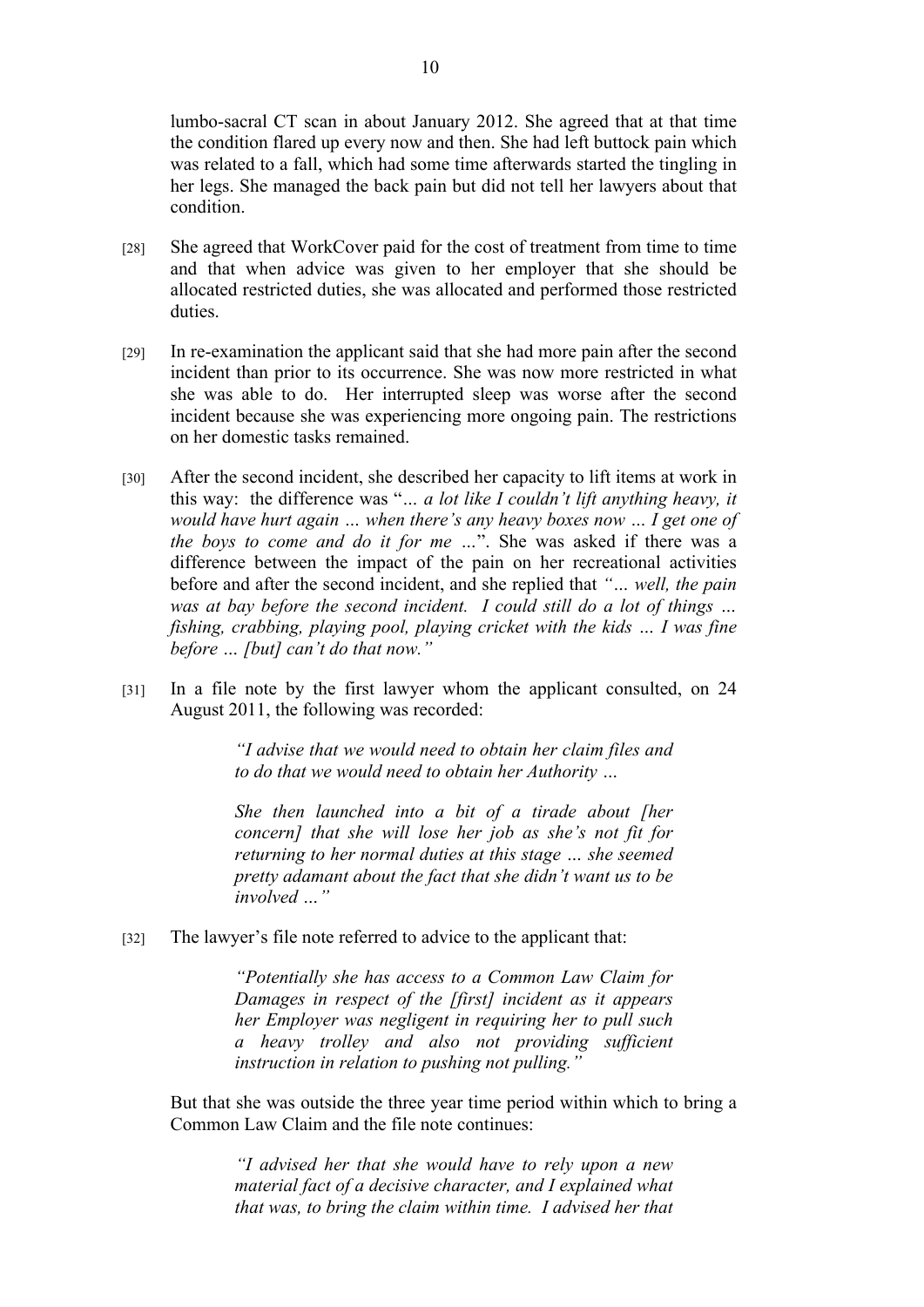*that may be possible but we needed a thorough review of her workers' compensation claim files in order to be able to do that."*

[33] The applicant said in re-examination in the hearing that she consulted a lawyer after she was moved from the meat department and given a job in general merchandise.

## **Medical Evidence**

- [34] The new material fact of a decisive character asserted by the applicant is the medical advice provided to her after the second incident, to the effect that she would be unable to continue working in her occupation as a meatpacker. That advice was given by Dr Ness.
- [35] Dr Halliday was consulted by the applicant on 18 November 2008 and in his report dated 23 December 2008 he stated the following:

*"Every month or so the pain gets quite severe and she has to go back on to light duties which she negotiates with her employer. She describes her occupation as not particularly heavy. There is nothing about her work that she cannot do. She does suffer with pain in the shoulder at night. Even on busy days the pain is not particularly aggravated. It is made worse by heavy lifting or overhead work."*

- [36] Dr Halliday considered the condition not stable at the time of the examination and recommended further treatment.
- [37] Dr Lowe in a brief report dated 10 August 2009 stated that the applicant's shoulder condition had reached maximum medical improvement. He stated the following:

*"Last time I saw her on 29 July 2009 she had full range of movement and no pain. Therefore I would not give her any degree of permanent impairment as a result of this injury."*

- [38] Dr Gibberd in a report dated 11 August 2009 expressed the view that her prognosis was good and the applicant had been left with minimal residual disability. He had diagnosed a soft tissue lesion to the left shoulder joint area. He believed there was a "constitutional degeneration" of the rotator cuff, not attributable to the first incident and therefore no permanent impairment.
- [39] Dr Ness was consulted by the applicant on 23 June 2011 and he made a report dated 27 June 2011, in which he stated that the applicant had a long standing left shoulder condition, exacerbated in the [second incident] by that pre-existing condition by lifting activities at work. That work injury resolved. He diagnosed degenerative disease of the rotator cuff of the left shoulder (rotator cuff tendinopathy).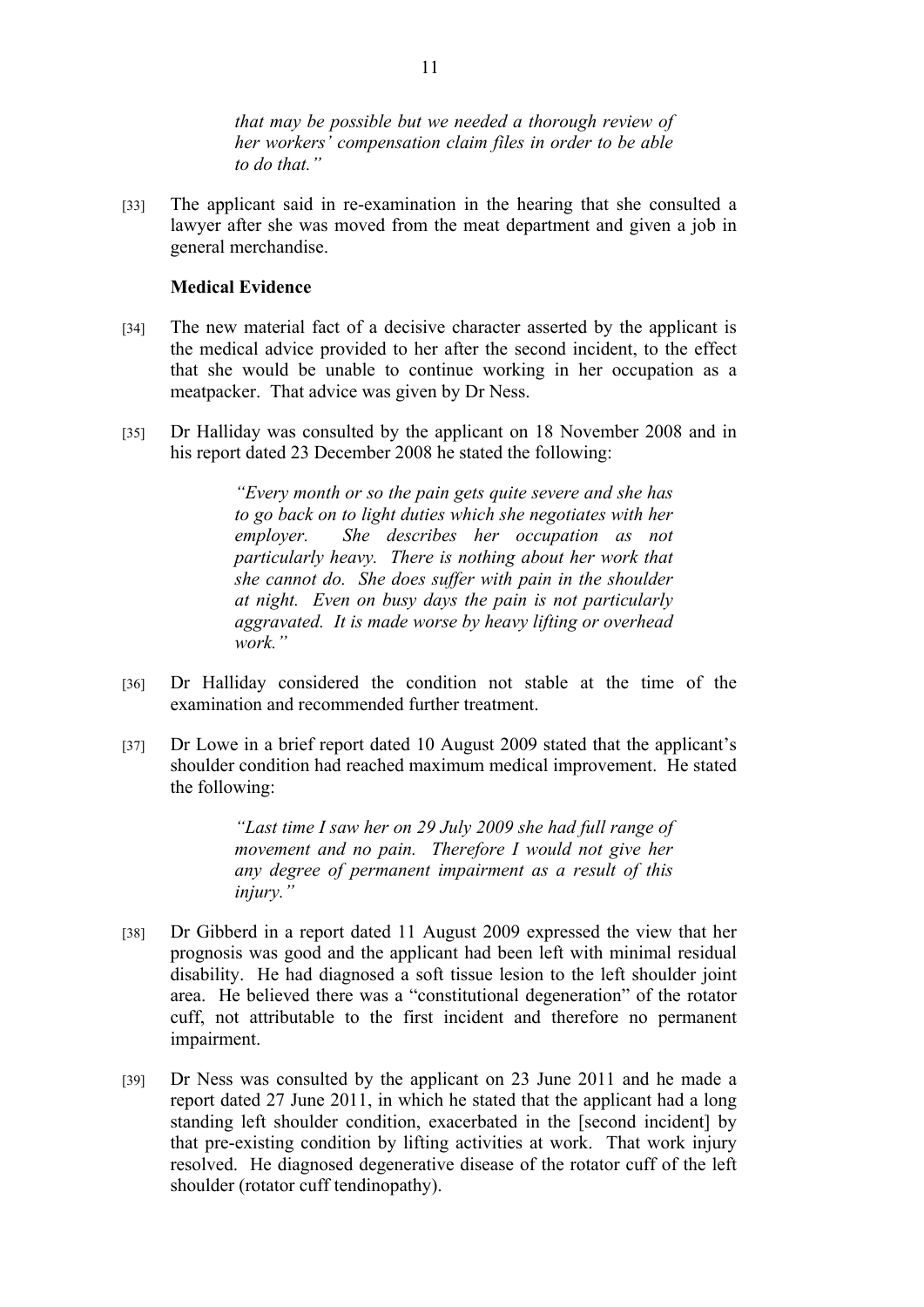[40] Dr Ness referred to the applicant's current capacity for work as follows:

*"Ms Preddy could return to work as a meatpacker although it is likely that her underlying condition has now reached a stage where she will not manage this type of work. Return to work as a meatpacker is likely to cause further exacerbation of her condition and it would be appropriate for her to remain on lighter duties as a service assistant. She said that she preferred meatpacking, however, in the interests of her left shoulder condition, she would accept the permanent change to her work duties."*

[41] Dr Cook was consulted by the applicant on 6 December 2012 and in his report dated 16 February 2013 he referred to the first and second incidents in the following terms:

> *"With respect to the first incident he diagnosed a "soft tissue injury of the left shoulder and secondary subacromial/subedeltoid bursitis and tendonitis of the left shoulder that had never fully settled."*

[42] Dr Cook considered that the second incident involved an aggravation of the condition that arose from the first incident. He said that there was nil or minimal degenerative change in the left shoulder and that there was no indication for surgery, at least at the date of the examination. He postulated that in the future that might be a consideration. He opined that the applicant was able to continue to carry out her general duties at work, but not work of a heavy or moderately heavy nature or even light work if this was above head or shoulder height or required constant and repetitive use of the left upper limb."

#### **Discussion**

- [43] The applicant had been under the care of Dr Low and had been assessed by Dr Gibberd (for WorkCover) after the first incident. Dr Low certified the applicant as fit to return to full duties on 29 July 2009. Dr Gibberd assessed a 0% impairment on 10 August 2009. Both opinions were expressed within the limitation period for the first incident. The WorkCover claim was ceased on 21 August 2009 and the applicant received a nil permanent impairment Notice of Assessment. She returned to her normal meat packing duties. After the second incident she received the advice of Dr Ness on 23 June 2011 that she would not be able to continue employment as a meat packer. Her case is that this the first time she had become aware of this and she subsequently consulted her union and then a lawyer.
- [44] In her affidavit the applicant deposed that she was not aware of the severity of her left shoulder injury. She had been in pain, taking panadeine forte, since she had consulted Dr Low and was continuing to take that form of pain relief.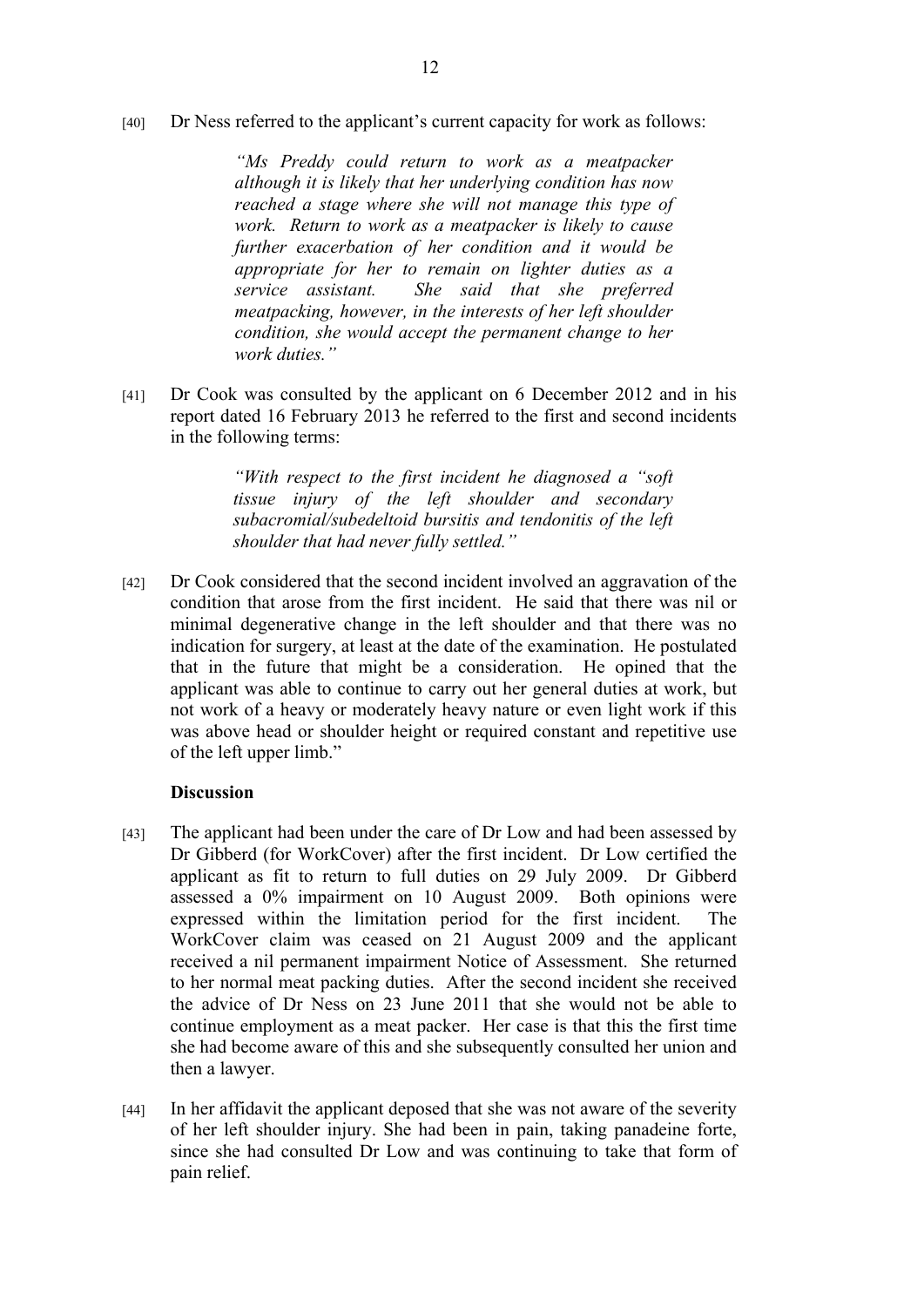- [45] The applicant's oral evidence was, in my view, explicit and frank: for example her concession that she had pain "*everyday*", inferentially at least since the date of the initial incident. After the second incident her pain was greater, the restrictions on activity had increased, she had moved to lighter duties at work and she did not attempt to participate in previous recreational pursuits. She rated her pain after the second incident as variable, probably at about 6 and a half up to 10. Her pain prior to the second incident was rated at probably 4 and a half.
- [46] In her oral evidence she referred to restriction in the movement of her left shoulder, cessation of recreational activities and limitations experienced in carrying out domestic tasks. When her capacity to carry out normal duties was affected by pain and restriction, she informed her employer. She said that she thought she would lose her job. That seems to have been a reason she did not consult a lawyer. The injury, its cause, symptoms and its impact on her health and capacity to work, as described above, were known to her, even if she did not have knowledge of the full nature and extent of her injury until Dr Ness provided his report.
- [47] The adverse affects of the injury and her management of it, such as I have described, were of course known to her before she consulted with Dr Ness. Those adverse effects prima facie were in conflict with the assessments made by Dr Low and, subsequently Dr Gibberd. She appears to have relied on the opinion of Dr Low. She was concerned, whether on any rational basis or not, that she would lose her job if she could not work as a meat packer.

# **The legal position**

[48] The applicant knew that the injury was suffered as a consequence of the work place task assigned to her by the respondent. The issue in this case is whether she had knowledge of the material facts of the nature and extent of the injury she had suffered. Did the applicant take all reasonable steps defined in the material fact of a decisive character? Is there a requirement to take "appropriate advice"? In *Healy v Femdale* [1993] QCA 210, the court wrote:

> *"The question whether an injured person has taken all reasonable steps to ascertain the seriousness of the injury depends very much on the warning signs of the injury itself and the extent to which it or any other facts might be thought to call for prudent enquiry to protect one's health and legal rights. It is difficult to say that a person who finds herself unable to get on with her life, and returns to employment without significant pain or disability fails the test merely because she fails to ask for opinions from her doctor about the prospect of future disability or effect upon her working capacity. There is no requirement to take 'appropriate advice' or to ask appropriate questions if in all circumstances it would not be reasonable to expect the applicant to have done so."*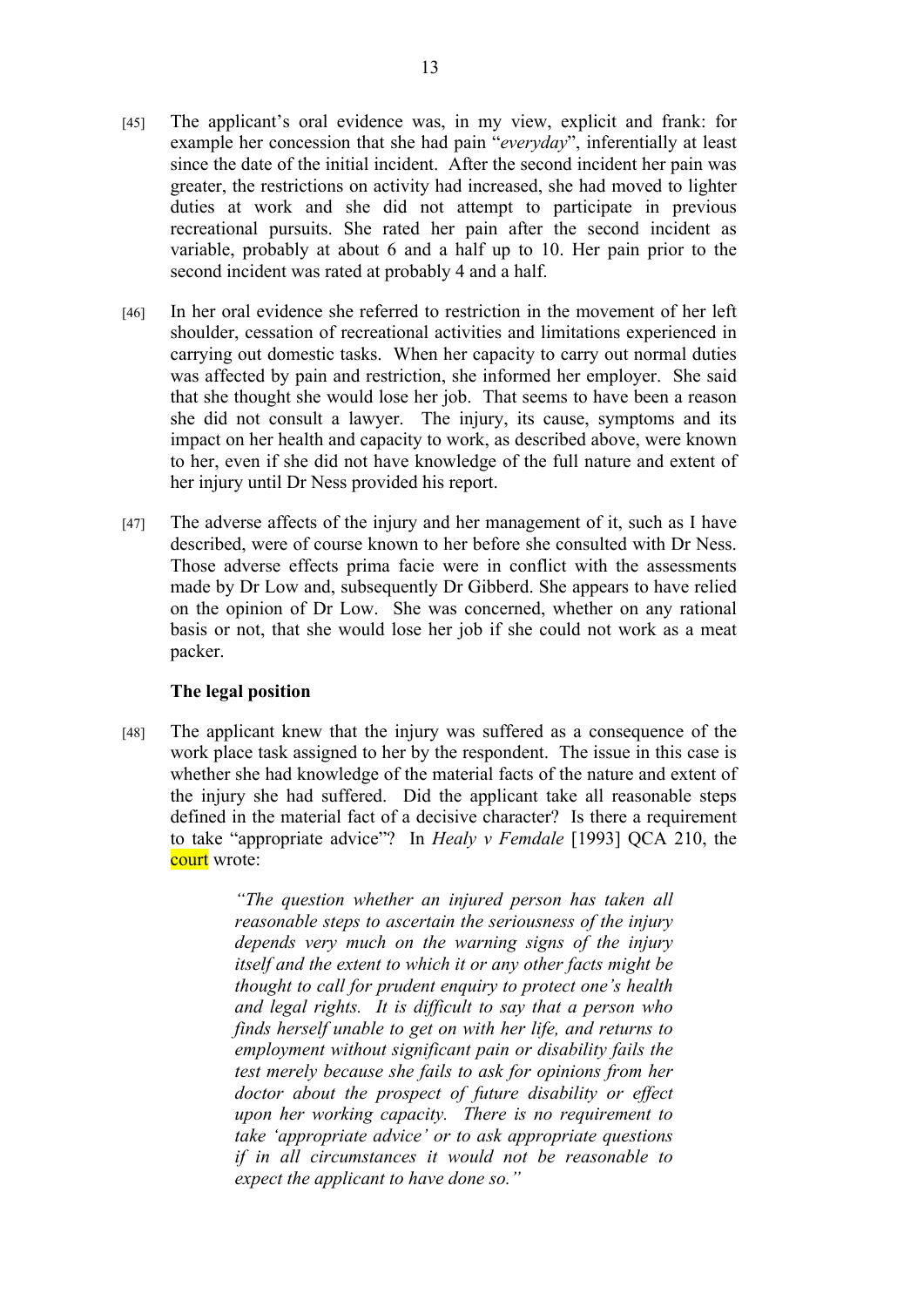#### [49] In *NF v Queensland* [2005] QCA 110, Keane JA wrote, at [29]:

*"It is to be emphasised that s 30(1)(c) does not contemplate a state of knowledge of material facts attainable in the abstract, either by the exercise of 'all reasonable steps' or, by the efforts of a reasonable person. It speaks of a state of knowledge attainable by an actual person who has taken all reasonable steps. The actual person postulated by s 30(1)(c) as the person who has taken all reasonable steps, is the particular person who has suffered the particular personal injuries. Whether an applicant for an extension of time has taken all reasonable steps to find out a fact can only be answered by reference to what can reasonably be expected from the actual person in the circumstances of the applicant. It seems to me that, if that person has taken all the reasonable steps that she is able to take to find out the fact, and has not found it out, the fact is not within her means of knowledge for the purposes of s 30(1)(c) of the*  Act *…"*

- [50] To the extent that the applicant may not have been aware of the "full extent or seriousness" of her injuries, is immaterial: *Moriarty v Sunbeam Corporation Ltd* [1998] 2 QdR 325. The respondent cited *Eldridge v Coles Myer Group Limited* [2012] QSC 39 per Ann Lyons J at [55] in support of its contention that the applicant had sufficient knowledge to appreciate that it was reasonable to commence legal proceedings at a point within the limitation period. However the applicant, Eldrige, was in a quite different position: she had significant "pain and disability from the time of the accident and she did not feel better within one year", she "experienced significant pain and did so for many years", and she changed jobs to accommodate her disability." I do not consider that there is any similarity between that case and the subject proceeding.
- [51] In *Queensland v Stephenson* [2006] 227 ALR 17, the majority of the court held, at [29]:

*"Whether the decisive character is achieved by the applicant becoming aware of some new material fact, or whether the circumstances developed that such facts already known acquire a decisive character, is immaterial. It is true to say, as the plaintiff submitted in their written submissions, that in a sense none of the material facts relating to the applicant's right of action is of a decisive character until a reasonable person 'knowing those facts and having taken the appropriate advice on those facts, would regard those facts as showing' the features described in sub-paras (i) and (ii) of s 30(1)(b). Whether that test has been satisfied at a particular point in time is a question for the court",* 

and at  $[10]$ :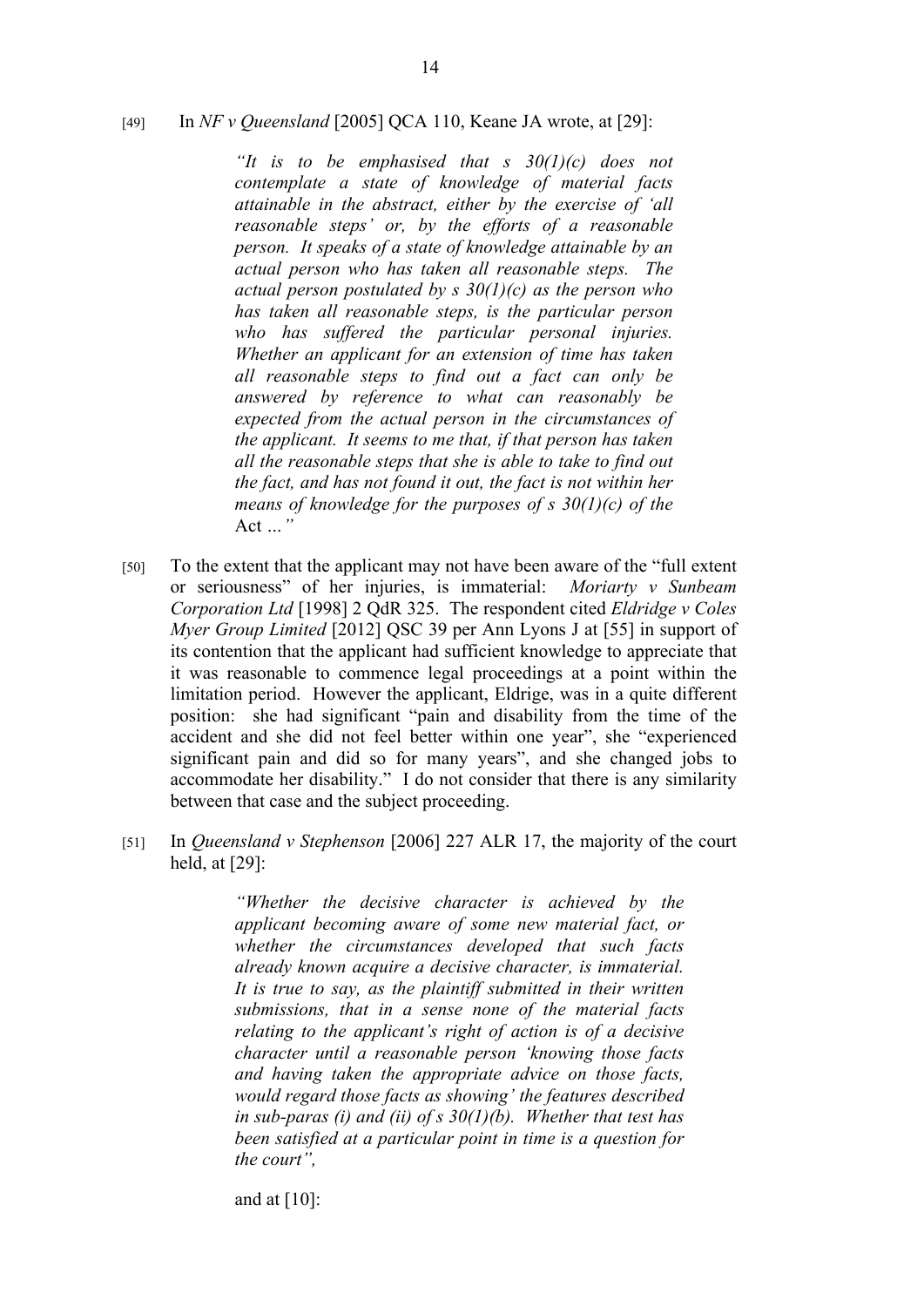*"It is accepted by the State that, if the criteria specified in s 31 otherwise is satisfied, a discretion indicated by the use of that term should be exercised in favour of the plaintiffs for the extension of the time bar."*

[52] An applicant who ascertains that his or her condition is much worse than initially believed, including the fact that the capacity to carry out the employment might be significantly compromised, is a material fact of a decisive character: See *Thompson v DP World Australia* [2011] QSC 406; and *Byers v Capricorn Coal Management Pty Ltd* [1990] 2 QdR 306.

## **Conclusion**

- [53] I am prepared to act on the evidence of the applicant. I agree with the characterisation by the respondent of her oral evidence, as being "candid". However, I do not consider that there are inconsistencies or material differences between the applicant's oral evidence and the statements deposed in her affidavit. I accept her evidence as truthful and frank. To the extent that she may have believed she would lose her job, there is evidence of a note to that possible effect expressed by her employer; and in the critical period to the end of the limitation period, I accept that she had told her employer whenever she was having difficulty in carrying out her meat packer duties. To the extent she had a belief that she might lose her job during that period it is qualified by what in fact she said she did when she had difficulties. It was only after the second incident that concerns about employability per se manifested in any significant way. She then consulted a union representative and then consulted a lawyer.
- [54] In the course of the limitation period and until May 2011, the applicant was able to cope with work as a meat packer, save for intermittent bad days, as it were, and it was reasonable for her to accept that her employer was content to maintain her employment as a matter of fact and it was reasonable for her to accept the advice her treating specialist Dr Low and other providers of health care such as her physiotherapist, to the effect respectively that she had a nil impairment and that her condition was conservatively manageable.
- [55] I conclude that the applicant did not within her means of knowledge material facts of a decisive character concerning the nature and extent of her personal injury, within the period of limitation for the commencement of proceedings claiming damages for personal injuries.
- [56] The application is granted.

## **Costs**

[57] I will hear the parties as to costs upon delivery of the judgment.